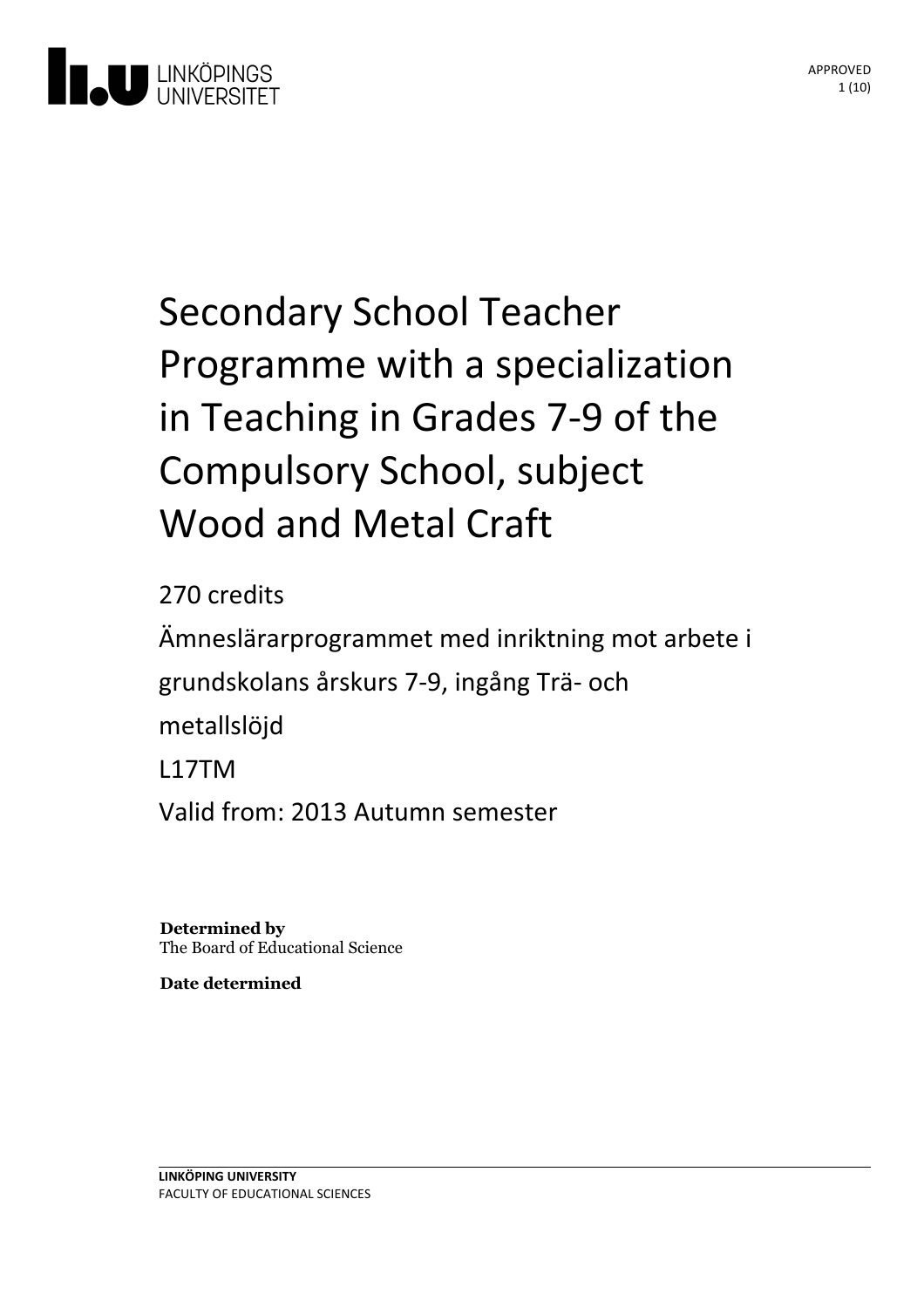SECONDARY SCHOOL TEACHER PROGRAMME WITH A SPECIALIZATION IN TEACHING IN GRADES 7-9 OF THE COMPULSORY SCHOOL, SUBJECT WOOD AND METAL CRAFT APPROVED 2 (10)

## Entry requirements

## Degree in Swedish

Ämneslärarexamen med inriktning mot arbete i grundskolans årskurs 7-9

## Degree in English

Degree of Bachelor of Arts in Secondary Education Degree of Bachelor of Sciense in Secondary Education

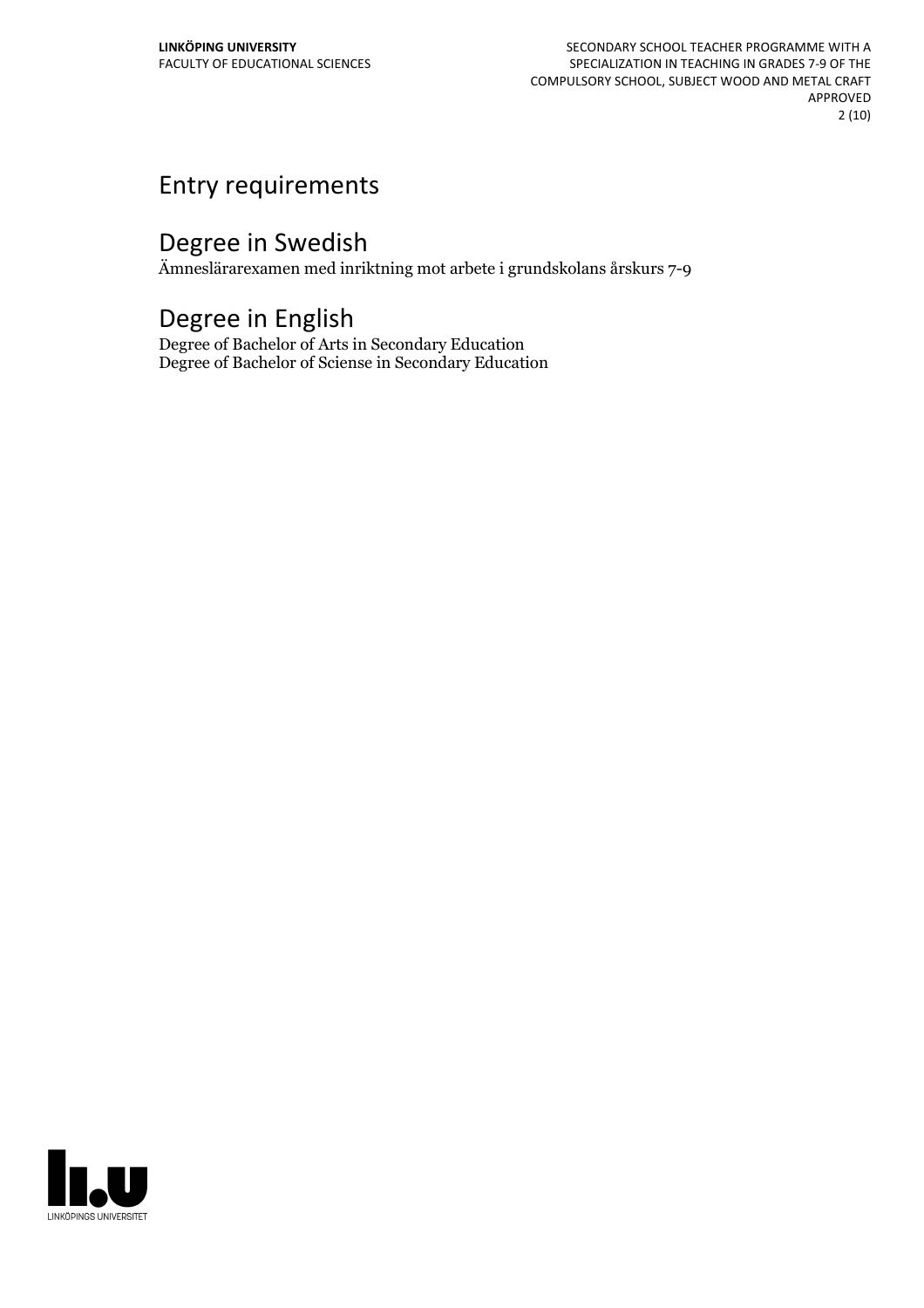## **Curriculum**

#### **Semester 1 (Autumn 2013)**

| Course<br>code | Course name                                                               | <b>Credits</b> | Level            | Weeks | ECV |
|----------------|---------------------------------------------------------------------------|----------------|------------------|-------|-----|
| 974G01         | Educational Sciences 1, Didactics                                         | 5              | G <sub>1</sub> X |       |     |
| 974G03         | Educational Sciences 3, Educational Assessment                            | 7.5            | G <sub>1</sub> X |       |     |
| 974G04         | Educational Sciences 4, History of Education,<br>Societal role and values | 7.5            | G <sub>1</sub> X |       |     |
| 974G06         | Educational Sciences 2, Development and Learning                          | 8.5            | G <sub>1</sub> X |       |     |
| 974GV6         | <b>Educational Scienes, Teaching Practise</b>                             | 1.5            | G <sub>1</sub> X |       |     |

### **Semester 2 (Spring 2014)**

| Course<br>code | Course name                     | Credits | Level            | Weeks ECV |  |
|----------------|---------------------------------|---------|------------------|-----------|--|
| 91TM17         | Wood and Metal Craft (1-15 cr)  | 15      | G <sub>1X</sub>  |           |  |
| 91TM27         | Wood and Metal Craft (16-30 cr) | 15      | G <sub>1</sub> X |           |  |

### **Semester 3 (Autumn 2014)**

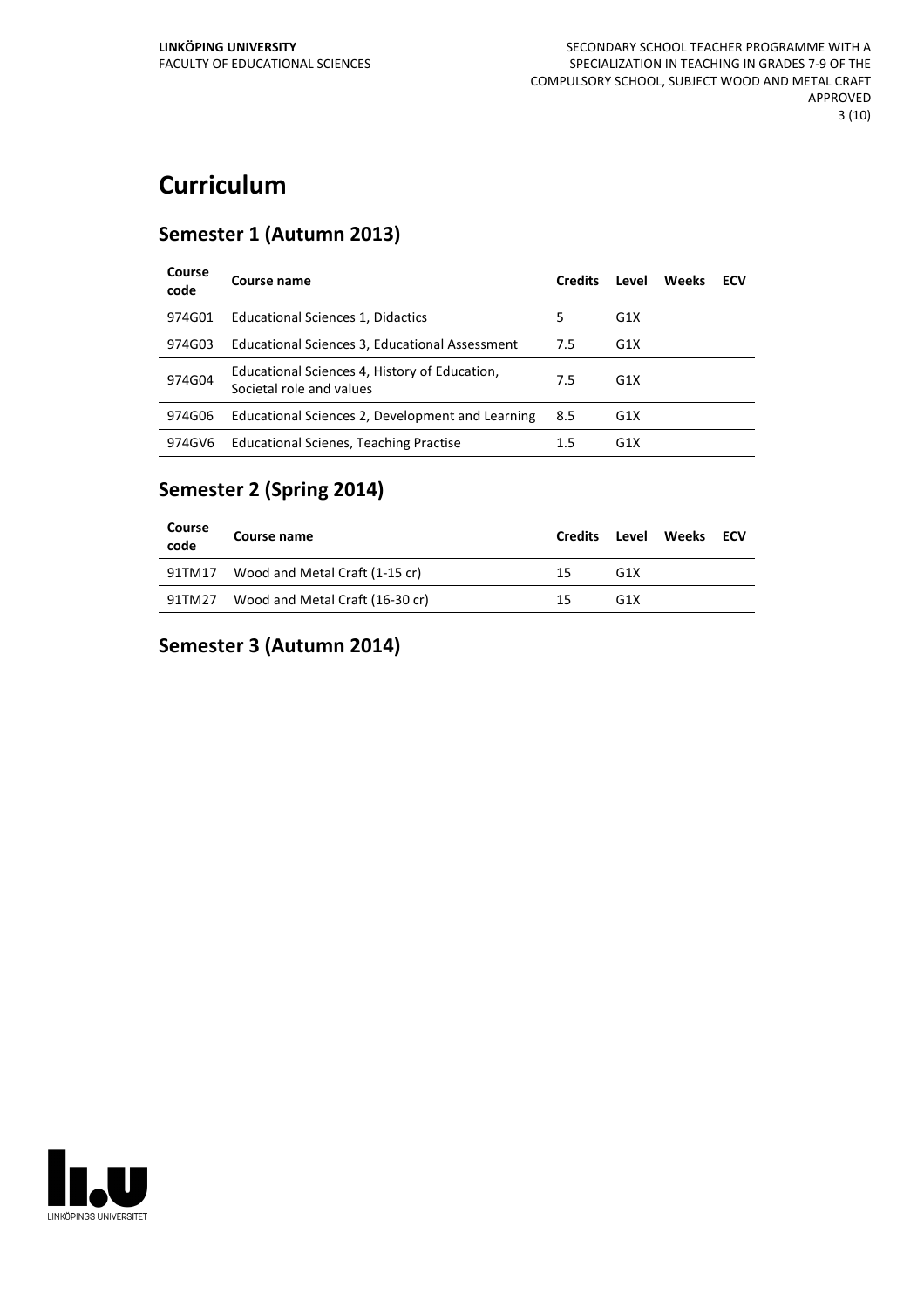| Course<br>code | <b>Course name</b>                    | <b>Credits</b> | Level | Weeks | <b>ECV</b> |
|----------------|---------------------------------------|----------------|-------|-------|------------|
| 92F1V7         | French: Teaching Practise (28-30)     | 2.5            | G1X   |       |            |
| 92FR17         | French (1-27,5)                       | 27.5           | G1X   |       |            |
| 92GE07         | Geography (1-30)                      | 30             | G1X   |       |            |
| 92KE17         | Chemistry (1-15)                      | 15             | G1X   |       |            |
| 92KE27         | Chemistry (16-30)                     | 15             | G1X   |       |            |
| 92RE17         | Religious Education (1-15)            | 15             | G1X   |       |            |
| 92RE27         | Religious Education (16-30)           | 15             | G1X   |       |            |
| 92S1V7         | Spanish, Teaching Practise (28-30)    | 2.5            | G1X   |       |            |
| 92SP17         | Spanish, (1-27,5 hp)                  | 27.5           | G1X   |       |            |
| 92T1V7         | German: Teching Practise (28-30)      | 2.5            | G1X   |       |            |
| 92T1V8         | Technology: Teaching Practise (28-30) | 3              | G1X   |       |            |
| 92TK17         | Technology (1-15)                     | 15             | G1X   |       |            |
| 92TK27         | Technology (16-27)                    | 12             | G1X   |       |            |
| 92TM37         | Wood and Metal Craft (38-45)          | 7.5            | G1X   |       |            |
| 92TM47         | Wood and Metal Craft (46-60)          | 15             | G1X   |       |            |
| 92TMV8         | Wood and Metal Craft (31-37.5)        | 7.5            | G1X   |       |            |
| 92TY17         | German, (1-27,5)                      | 27.5           | G1X   |       |            |

**Semester 4 (Spring 2015)**

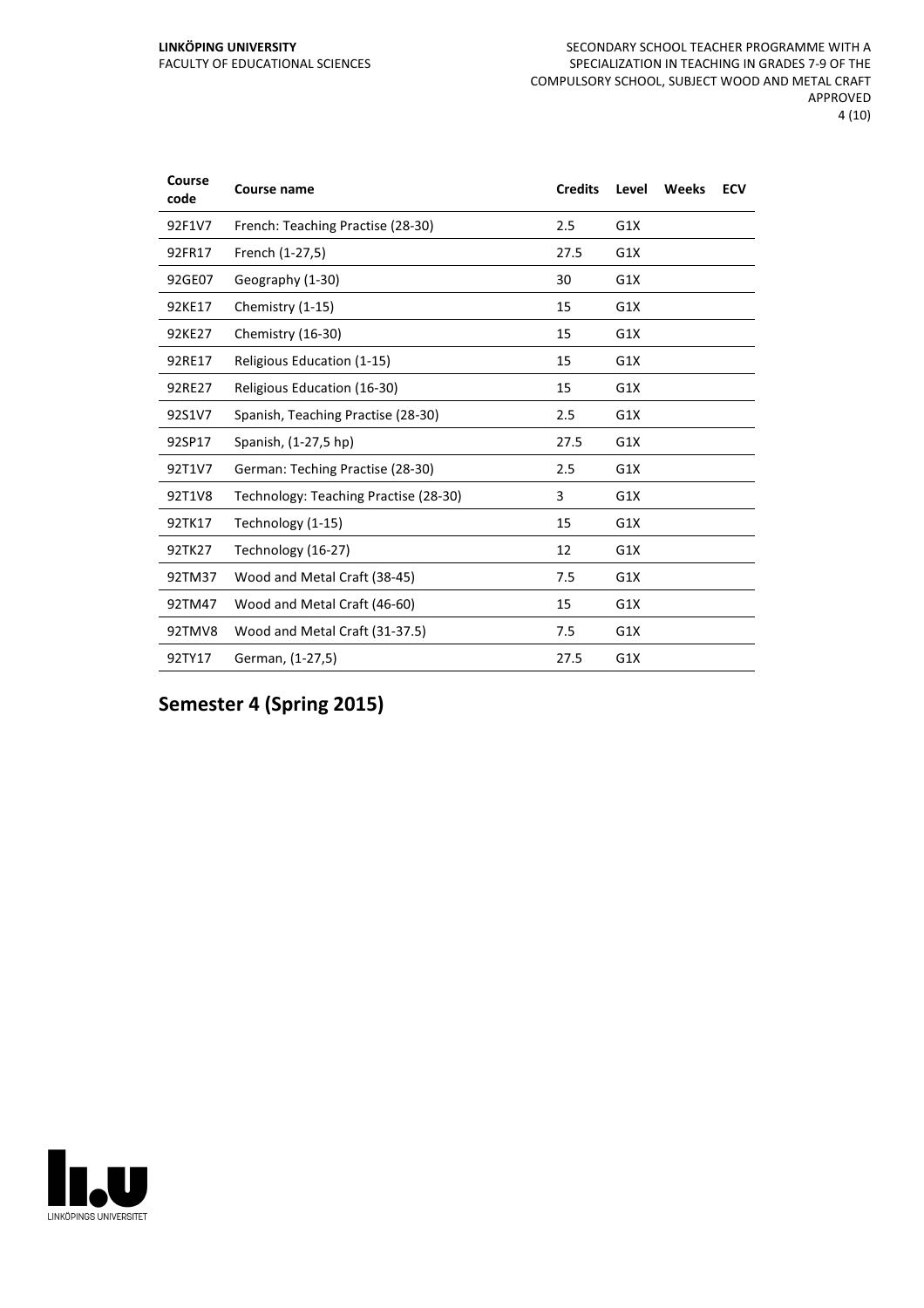| Course<br>code | Course name                                      | <b>Credits</b> | Level            | <b>Weeks</b> | <b>ECV</b> |
|----------------|--------------------------------------------------|----------------|------------------|--------------|------------|
| 92BI17         | <b>Biology (1-15)</b>                            | 15             | G1X              |              |            |
| 92BI27         | <b>Biology (16-30)</b>                           | 15             | G1X              |              |            |
| 92E1V7         | English: Teaching Practise (28-30)               | 2.5            | G1X              |              |            |
| 92EN17         | English (1-27,5)                                 | 27.5           | G1X              |              |            |
| 92FR37         | French (31-55)                                   | 25             | G1X              |              |            |
| 92FRV7         | French: Teaching practice (56-50)                | 5              | G1X              |              |            |
| 92GE37         | Geography (31-52,5)                              | 22.5           | G1X              |              |            |
| 92GEV7         | Geography: Teaching Practise (52.5 - 60)         | 7.5            | G1X              |              |            |
| 92KE37         | Chemistry (31-45)                                | 15             | G1X              |              |            |
| 92KE47         | Chemistry (53-60)                                | 7.5            | G1X              |              |            |
| 92KEV7         | Chemistry, Teaching Practise (46-52.5)           | 7.5            | G1X              |              |            |
| 92MA17         | Mathematics (1-15)                               | 15             | G1X              |              |            |
| 92MA27         | Mathematics (16-30)                              | 15             | G1X              |              |            |
| 92RE37         | Religious Education (31-37,5)                    | 7.5            | G1X              |              |            |
| 92RE47         | Religious Education (41-60)                      | 15             | G1X              |              |            |
| 92REV7         | Religious Education: Teaching Practise (37.5-45) | 7.5            | G1X              |              |            |
| 92SH01         | Social Science: Didactics                        | 9              | G <sub>2</sub> X |              |            |
| 92SP37         | Spanish (31-55)                                  | 25             | G <sub>2</sub> X |              |            |
| 92SPV7         | Spanish: Teaching practice (56-60)               | 5              | G <sub>2</sub> X |              |            |
| 92SV17         | Swedish (1-30)                                   | 30             | G1X              |              |            |
| 92TK37         | Technology (31-40.5)                             | 10.5           | G <sub>2</sub> X |              |            |
| 92TK47         | Technology (46-60)                               | 15             | G2X              |              |            |
| 92TKV7         | Technology: Teaching Practice (41-45)            | 4.5            | G <sub>2</sub> X |              |            |
| 92TY37         | German (31-55)                                   | 25             | G <sub>2</sub> X |              |            |
| 92TYV7         | German: Teaching Practise (56-60)                | 5              | G <sub>2</sub> X |              |            |
| 9GSH01         | Social science: Political theory                 | 6              | G1X              |              |            |
| 9GSH02         | Social Science: Sociology 1                      | 7.5            | G1X              |              |            |
| 9GSH03         | Social Science: Economics                        | 7.5            | G1X              |              |            |

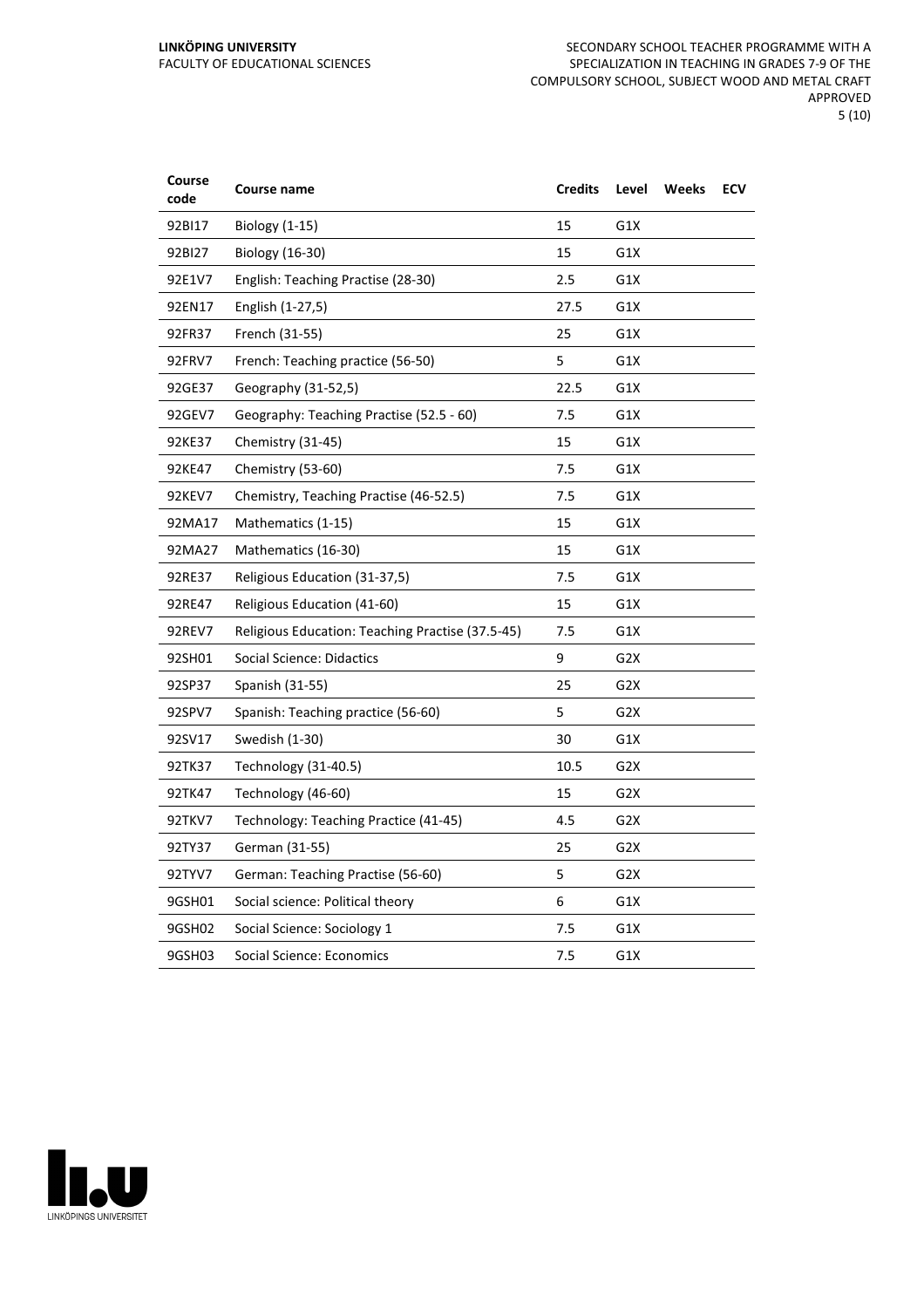### **Semester 5 (Autumn 2015)**

| Course<br>code | Course name                            | <b>Credits</b> | Level            | Weeks | <b>ECV</b> |
|----------------|----------------------------------------|----------------|------------------|-------|------------|
| 93BI38         | Biology (31-37,5 hp)                   | 7.5            | G2X              |       |            |
| 93BI47         | Biology (46-60)                        | 15             | G2X              |       |            |
| 93BIV8         | Biology: teaching practice (7,5)       | 7.5            | G2X              |       |            |
| 93EN37         | English (31-55)                        | 25             | G <sub>2</sub> X |       |            |
| 93ENV7         | English: Teaching Practice (55-60)     | 5              | G <sub>2</sub> X |       |            |
| 93MA37         | Mathematics (31-45)                    | 15             | G1X              |       |            |
| 93MA47         | Mathematics (46-52.5)                  | 7.5            | G1X              |       |            |
| 93MAV7         | Mathematics: Teaching Practice (53-60) | 7.5            | G2X              |       |            |
| 93SH02         | Social Science: Didactics              | 7.5            | G <sub>2</sub> X |       |            |
| 93SV37         | Swedish (31-52.5)                      | 22.5           | G1X              |       |            |
| 93SVV7         | Swedish: Teaching Practice (53-60)     | 7.5            | G <sub>2</sub> X |       |            |
| 93TM37         | Wood and Metal Craft (38-45)           | 7.5            | G1X              |       |            |
| 93TM47         | Wood and Metal Craft (46-60)           | 15             | G1X              |       |            |
| 93TMV7         | Wood and Metal Craft (31-37.5)         | 7.5            | G2X              |       |            |
| 9GSH04         | Social Science: Swedish politics       | 7.5            | G1X              |       |            |
| 9GSH05         | Social science: International politics | 7.5            | G1X              |       |            |

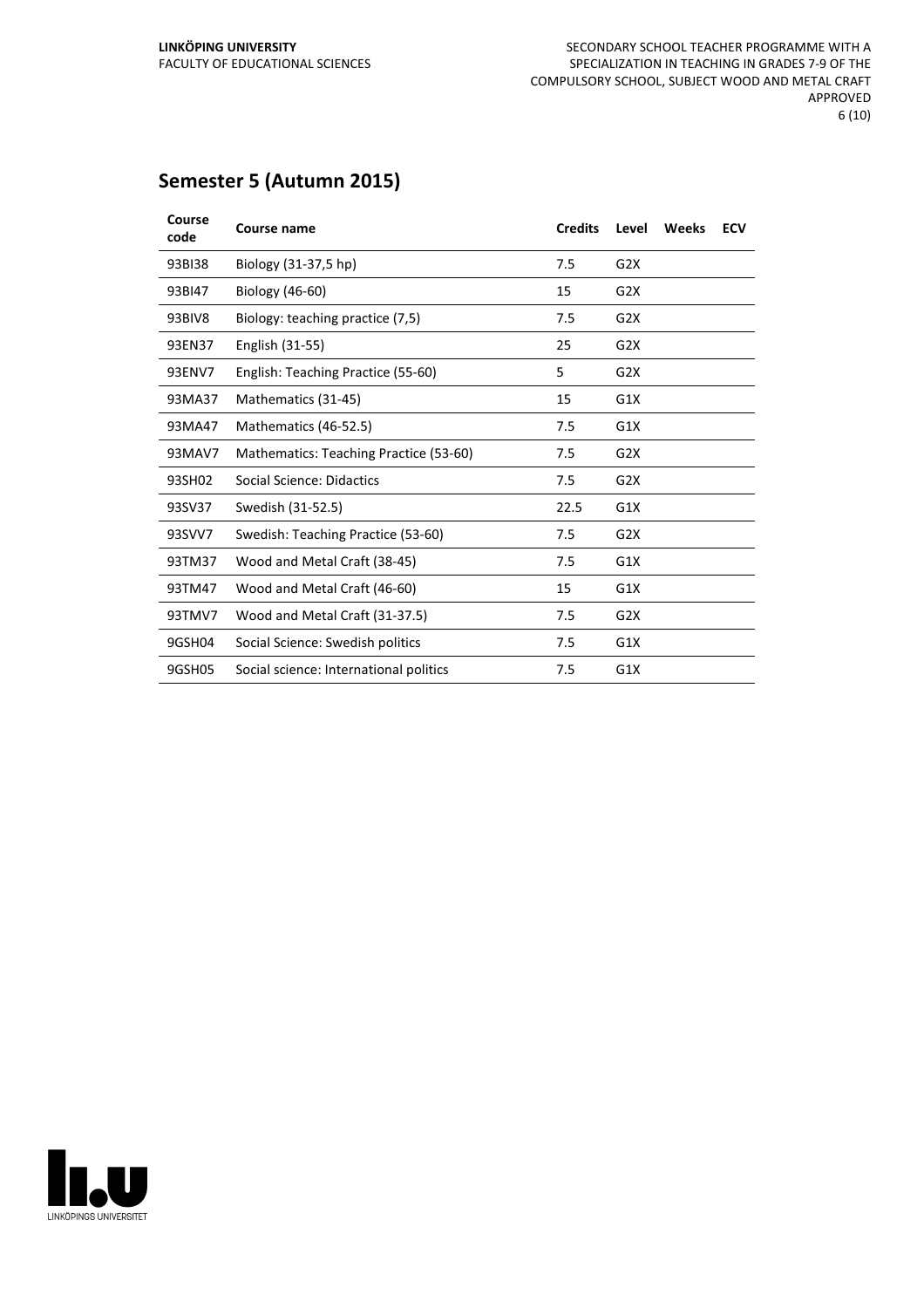### **Semester 6 (Spring 2016)**

| Course<br>code | Course name                                                          | <b>Credits</b> | Level           | Weeks | <b>ECV</b> |
|----------------|----------------------------------------------------------------------|----------------|-----------------|-------|------------|
| 93UK57         | Educational Sciences 5, Social Relations and<br>Teachers' Leadership | 7.5            | G2X             |       |            |
| 93UK67         | <b>Educational Sciences 6, Special Needs</b><br>Education            | 7.5            | G2X             |       |            |
| 93XBI7         | Thesis 1, Biology                                                    | 15             | G <sub>2E</sub> |       | E          |
| 93XEN7         | Thesis 1, English                                                    | 15             | G <sub>2E</sub> |       |            |
| 93XFR7         | Thesis 1, French                                                     | 15             | G2X             |       | E          |
| 93XGE7         | Thesis 1, Geography                                                  | 15             | Utgått47        |       |            |
| 93XKE7         | Thesis 1, Chemistry                                                  | 15             | Utgått47        |       |            |
| 93XMA7         | Thesis 1, Mathematics                                                | 15             | G <sub>2E</sub> |       |            |
| 93XRE7         | Thesis 1, Religious Education                                        | 15             | G <sub>2E</sub> |       | E          |
| 93XSH7         | Thesis 1, Social Science                                             | 15             | Utgått47        |       |            |
| 93XSP7         | Thesis 1, Spanish                                                    | 15             | G <sub>2E</sub> |       |            |
| 93XSV7         | Thesis 1, Swedish                                                    | 15             | Utgått47        |       | E          |
| 93XTK7         | Thesis 1, Technology                                                 | 15             | G <sub>2E</sub> |       |            |
| 93XTM7         | Thesis 1, Wood and Metal Craft                                       | 15             | G <sub>2E</sub> |       |            |
| 93XTY7         | Thesis 1, German                                                     | 15             | Utgått47        |       |            |

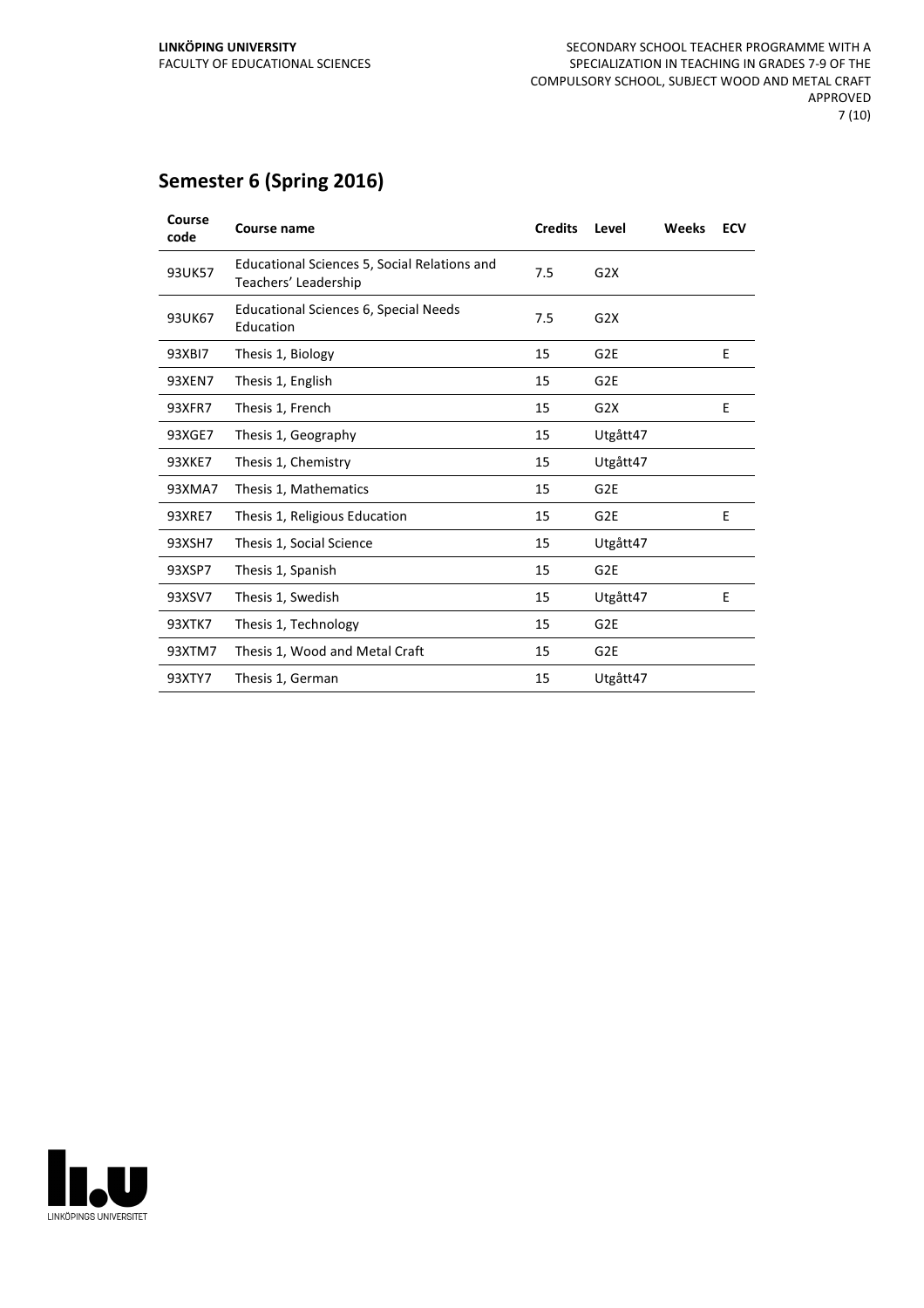### **Semester 7 (Autumn 2016)**

| Course<br>code | Course name                          | <b>Credits</b> | Level            | <b>Weeks</b> | <b>ECV</b> |
|----------------|--------------------------------------|----------------|------------------|--------------|------------|
| 93FR17         | French (1-30)                        | 30             | G <sub>2</sub> X |              |            |
| 93GE07         | Geography (1-30)                     | 30             | G <sub>2</sub> X |              | E          |
| 93KE17         | Chemistry (1-15)                     | 15             | G1X              |              |            |
| 93KE27         | Chemistry (16-30)                    | 15             | G1X              |              |            |
| 93RE17         | Religious Education (1-15)           | 15             | G2X              |              |            |
| 93RE27         | Religious Education (16-30)          | 15             | G2X              |              | E          |
| 93SA17         | Swedish as a second language (1-15)  | 15             | G2X              |              |            |
| 93SA27         | Swedish as a second language (16-30) | 15             | G <sub>2</sub> X |              | E          |
| 93SP17         | Spanish (1-30)                       | 30             | G <sub>2</sub> X |              |            |
| 93TK17         | Technology (1-15)                    | 15             | G <sub>2</sub> X |              |            |
| 93TK27         | Technology (16-30)                   | 15             | G <sub>2</sub> X |              |            |
| 93TY17         | German (1-30)                        | 30             | G <sub>2</sub> X |              |            |

**Semester 8 (Spring 2017)**

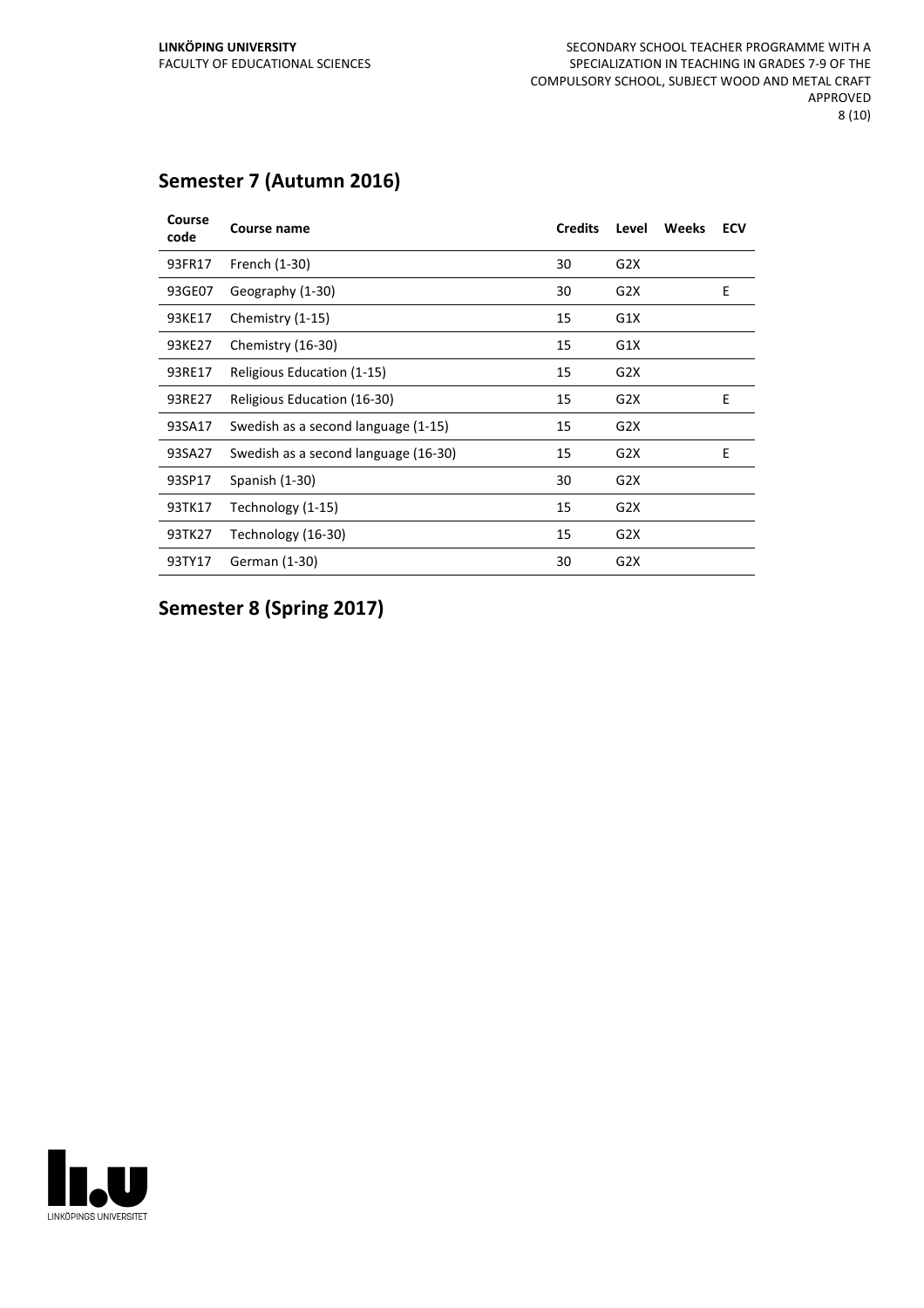#### **LINKÖPING UNIVERSITY** FACULTY OF EDUCATIONAL SCIENCES

| Course<br>code | Course name                                                  | <b>Credits</b> | Level | Weeks              | <b>ECV</b> |
|----------------|--------------------------------------------------------------|----------------|-------|--------------------|------------|
| 9ATKV7         | <b>Technology: Teaching Practice</b>                         | 6              | A1X   |                    | E          |
| <b>9ATY37</b>  | German (31-45)                                               | 15             | A1X   |                    |            |
| 9ATYV7         | <b>German: Teaching Practice</b>                             | 6              | A1X   |                    |            |
| 9ASAV7         | Swedish as a Second language: Teaching Pratice               | 6              | A1X   | v201634-<br>201704 |            |
| <b>9AKE37</b>  | Chemistry (31-45)                                            | 15             | A1X   | v201703-<br>201710 | E          |
| 9ASA37         | Swedish as a Second language (31-45)                         | 15             | A1X   | v201703-<br>201723 |            |
| 9AGE37         | Geography (31-45)                                            | 15             | A1X   | v201704-<br>201713 |            |
| <b>9ATK37</b>  | Technology (31-45)                                           | 15             | A1X   | v201704-<br>201713 | E          |
| 9AFR37         | French (31-45)                                               | 15             | A1X   | v201704-<br>201714 | E          |
| 9ASP37         | Spanish (31-45)                                              | 15             | A1X   | v201704-<br>201714 | E          |
| <b>9ARE37</b>  | Religious Education (31-45)                                  | 15             | A1X   | v201704-<br>201723 |            |
| 9AKEV7         | <b>Chemistry: Teaching Practice</b>                          | 6              | A1X   | v201712-<br>201721 |            |
| 9AGEV7         | Geography: Teaching Practice                                 | 6              | A1X   | v201712-<br>201722 | E          |
| 9AFRV7         | French: Teaching Practice                                    | 6              | A1X   | v201714-<br>201723 | Е          |
| 9ASPV7         | Spanish (Teaching practice)                                  | 6              | A1X   | v201714-<br>201723 | Е          |
| <b>9AUK77</b>  | Educational Sciences 7; School Development and<br>Evaluation | 9              | A1X   | v201714-<br>201723 |            |
| 9AREV7         | Religious Education. Teaching Practice                       | 6              | A1X   | v201716-<br>201719 |            |